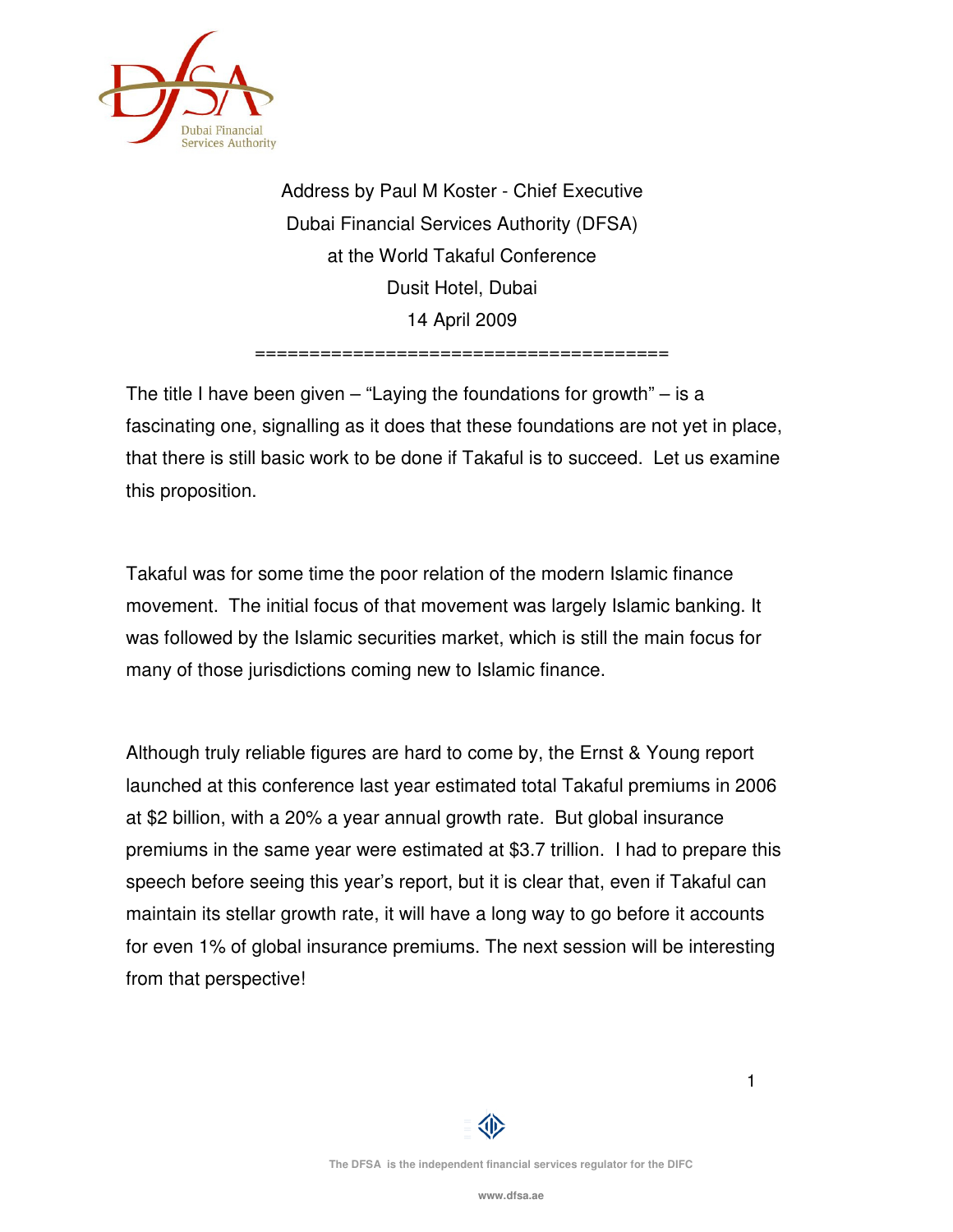

Of course there are countries and sectors where Takaful occupies a far more prominent position, and I certainly do not want to belittle either the extraordinary growth rates that have been achieved, or the potential market, especially if insurance penetrations in the main Muslim countries were to rise to the levels of Europe or the US. But it is clear that we are dealing with an industry with a lot of growing still to do.

That growth will inevitably be impacted by the financial crisis. Although the Muslim countries, and the Islamic finance sector generally, have felt less direct impact from sub-prime and the excesses of the credit markets, they cannot be entirely immune to a world recession which will mean less money available for saving through family Takaful, and fewer major projects which may be insured through general Takaful. But in the case of the Takaful industry in particular, it is appropriate to look to the longer term, and how growth may be secured for the future.

It is also appropriate to note how far we have come, not simply in financial terms but in terms of the foundations of the industry. When the DFSA was first becoming engaged with Takaful, some 6 years ago, there was wide debate about its structures, the Shari'a basis, and the contracts that should govern the relationships between contributors and shareholders. Although these debates have not entirely ceased, there is now substantial convergence on the model of one or more Takaful funds embedded within a shareholder company, on Wakala as the preferred contract to govern management of the underwriting activities, and Mudaraba to govern the investment activities. I certainly do not want to suggest that there are no other possibilities, only to observe that this de



2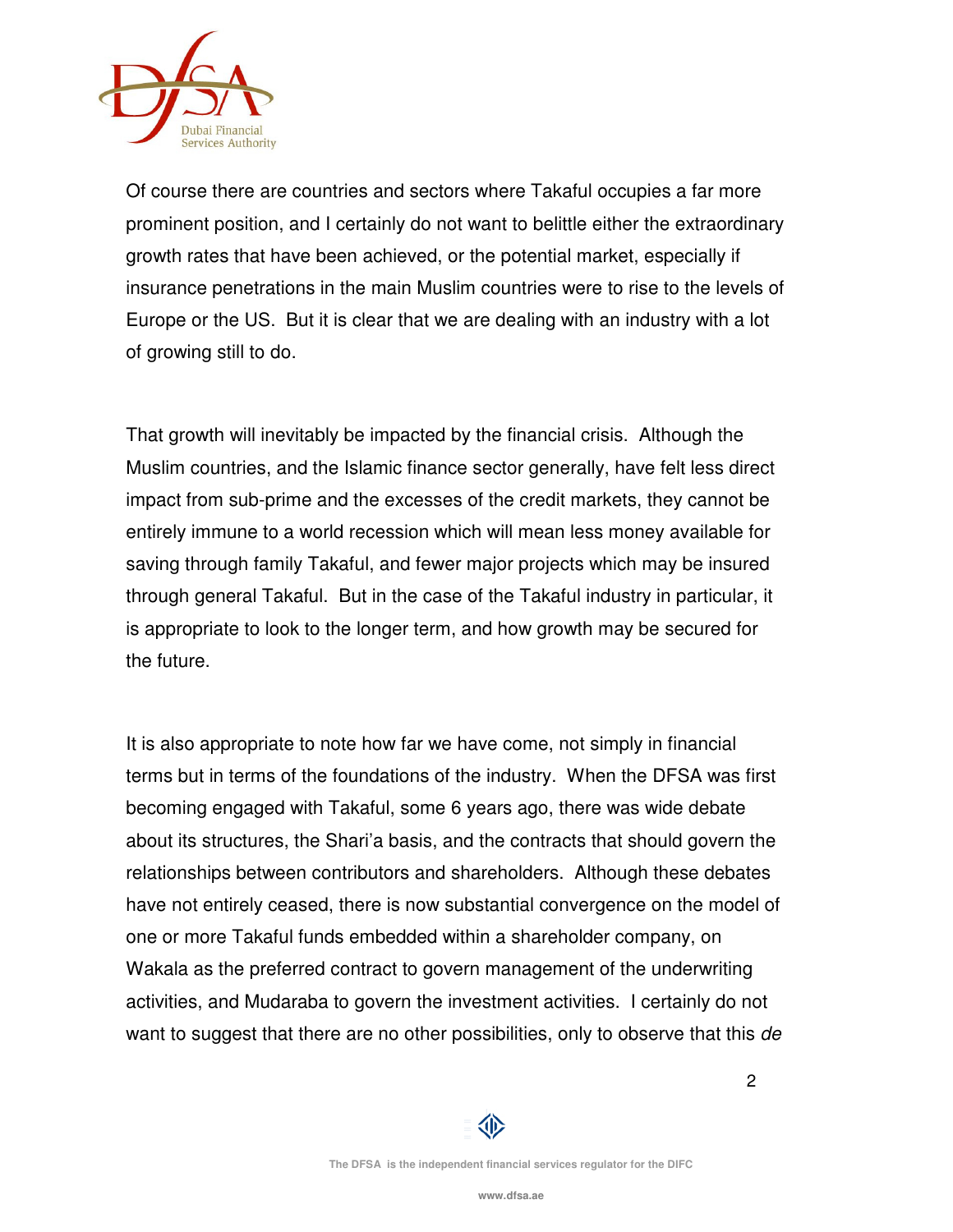

facto convergence by the industry has laid an important part of the foundations for regulators and standards-setters.

Those bodies have also come a long way. Some of my colleagues can remember the first seminar on the regulation of Takaful, in Jordan in 2005, and the Joint Working Group of the IAIS and IFSB to which it led. At that stage, even understanding the issues was difficult. Now we have an IFSB standard on governance in Takaful almost ready for adoption, and work well advanced on a solvency standard.

Again, just a few years ago one of the big issues seemed to be the shortage of Retakaful capacity. Now we are much more likely to hear complaints from Retakaful operators that their capacity is not being used.

So what is left to do? I have to address this question as a regulator. There are of course things that Takaful firms and their managers need to do in developing their business models, their distribution networks, the skills of their staff. There are perhaps things that governments need to do in opening markets so as to allow firms to realise economies of scale. I am sure that others will address these better than I could do.

3 From the market point of view, one important foundation element concerns investment opportunities. All studies of the investment profiles of Takaful firms show that they have higher proportions of equities and higher proportions with banks – often related banks – than their conventional counterparts. The missing component is, of course, bonds, reflecting the relative scarcity of

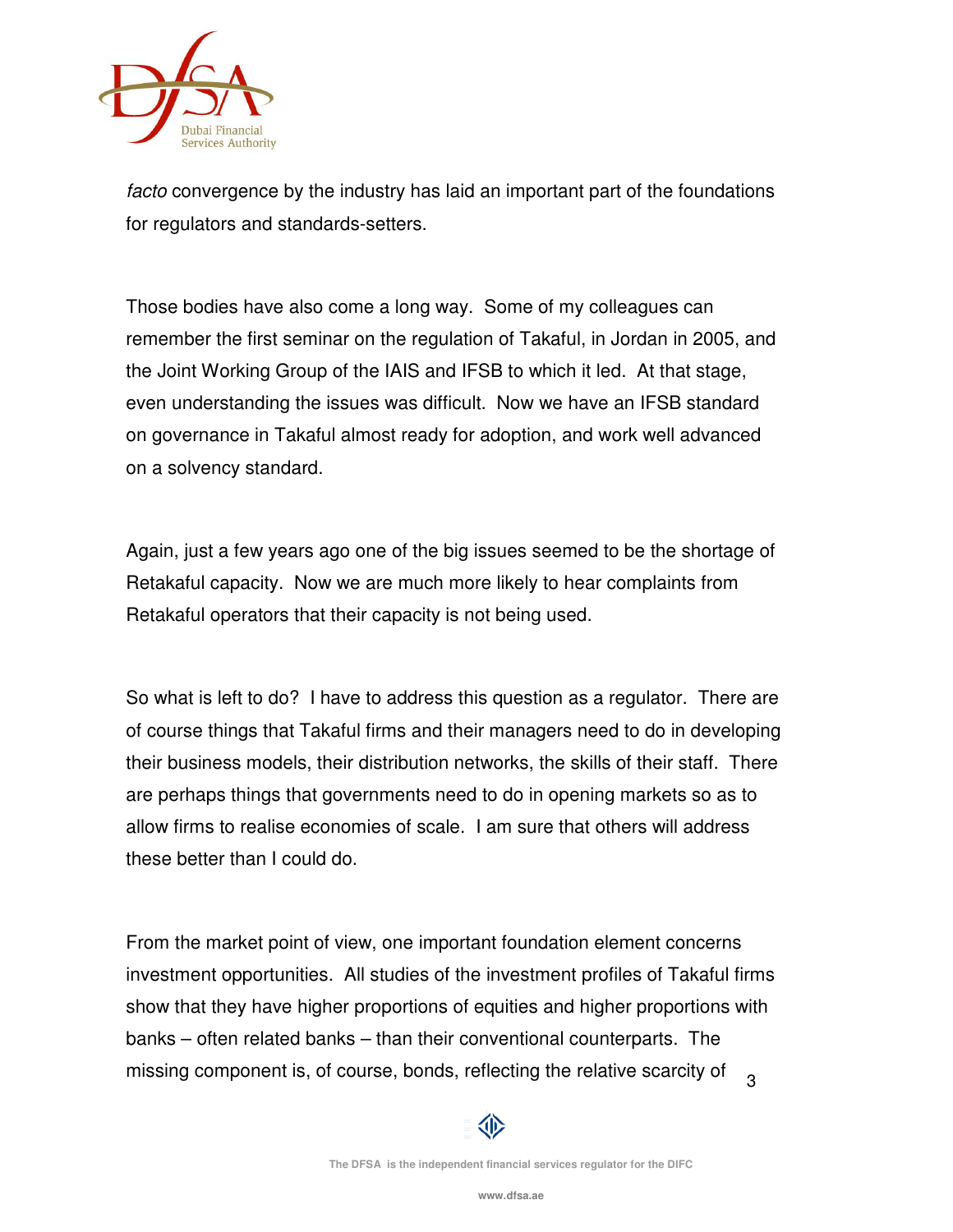

sukuk and the lack of liquidity in sukuk markets. This is now one of the key problems for the Islamic finance industry. The fundamental need is, I suggest, to find tradable instruments of a wide range of durations, offering stable returns and commensurate levels of risk. I state the problem in this form because, while sukuk have so far imitated the conventional bond markets as closely as they can, in substance if not in form, it may be that this is not the only way to go.

In the area of standards development, I believe we are making good progress. But international standards are effective only if they are implemented nationally, and then applied by effective regulators. Here I am less confident. Even in the conventional world, insurance regulation has tended to lag that of other financial services, and it is easy to look around the world and find regulators, and regulatory regimes, that are by any modern standards inadequate. It is hard to see how those regimes will cope with the newer challenge of Takaful. Indeed, even among those countries with relatively advanced regimes and significant Muslim populations – like my own – I see few that are even thinking seriously about Takaful. There are some honourable exceptions, but I still fear that five years hence we shall still have only a very few jurisdictions that have seriously addressed the issues of regulating Takaful. The DIFC will of course be one of them. We have a modern insurance regime, we have thought very hard about Takaful, and we are heavily involved in standards development. But how many others will there be?

4 There is also one fundamental challenge, for both the industry and its regulators. This is to retain the distinctiveness of Takaful, within a commercially viable model. As I have been learning about Islamic finance, I have